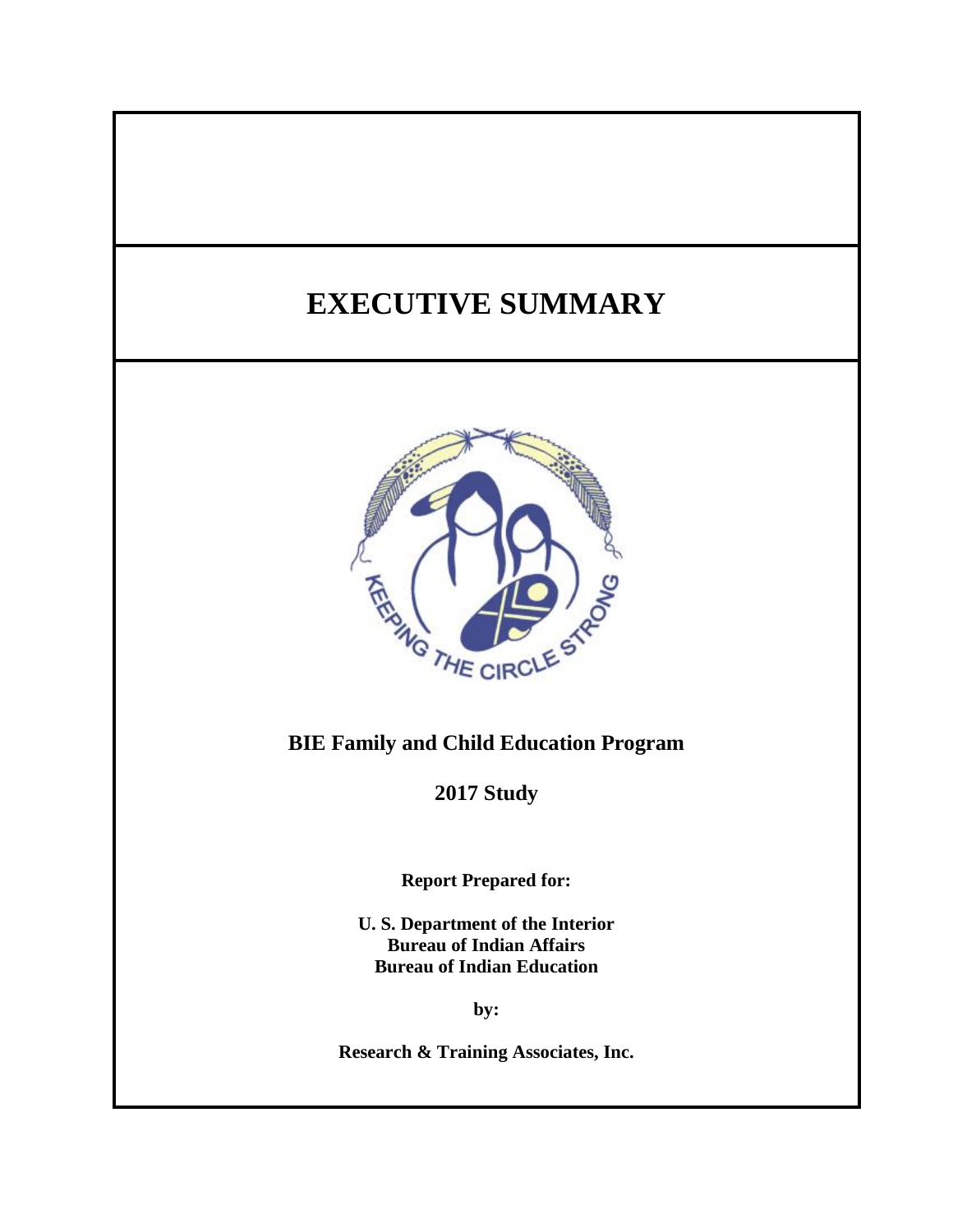# **EXECUTIVE SUMMARY**<sup>1</sup>

In 1990, the Bureau of Indian Education  $(BIE)^2$  initiated the Family and Child Education (FACE) program, an integrated model for an American Indian early childhood education/parental involvement program. The FACE program primarily serves families with children prenatal to 5 years of age by providing early childhood, parenting and adult education services. The goals of the FACE program are to:

- ◆ Support parents/primary caregivers in their role as their child's first and most influential teacher.
- ♦ Strengthen family-school-community connections.
- ⧫ Increase parent participation in their child's learning and expectations for academic achievement.
- ♦ Support and celebrate the unique cultural and linguistic diversity of each American Indian community served by the program.
- $\blacklozenge$  Promote school readiness and lifelong learning.<sup>3</sup>

#### **Program Design and Implementation**

 $\overline{a}$ 

The FACE program is implemented through a collaborative effort of the BIE, Parents as Teachers National Center (PAT), and the National Center for Families Learning (NCFL). Programs are located at BIE schools. PAT provides the home-based model and NCFL provides the center-based model. Home-based and center-based models have been integrated and infused with tribal language and culture to achieve the FACE model. PAT and NCFL provide the training and technical assistance to implement their components.

Home-based services are delivered by parent educators primarily to families with children ranging from prenatal to 3 years of age, although they also serve children from 3 through 5 if their family cannot participate in center-based services or other preschool services. Parent educators are trained and certified to use the PAT *Foundational, Model Implementation* and *Foundational 2 Curriculum–3 Years through Kindergarten* curricula in planning services for families. PAT's approach to parent education and family support includes three key areas of emphasis throughout the curricula: development-centered parenting, parent-child interaction, and family well-being. The blend of personal visit plans and guided planning tools allow parent educators enough flexibility to individualize services for families while maintaining consistency required to produce desired outcomes. This approach and the curricula also help to organize discussions around family

<sup>1</sup> This document summarizes the *2017 Study of the BIE Family and Child Education Program* that was prepared for the Bureau of Indian Education, Bureau of Indian Affairs, U.S. Department of the Interior by Research & Training Associates, Inc. (11030 Oakmont, Overland Park, KS 66210-1100) in May, 2018. Authors are: V. Yarnell, T. Lambson, and J. Pfannenstiel.

<sup>&</sup>lt;sup>2</sup> Formerly the Bureau of Indian Affairs—BIA, Office of Indian Education Programs.

<sup>3</sup> Bureau of Indian Affairs, Bureau of Indian Education. (2017). *Family and Child Education (FACE) Guidelines* (p. 1). Washington, DC: Author.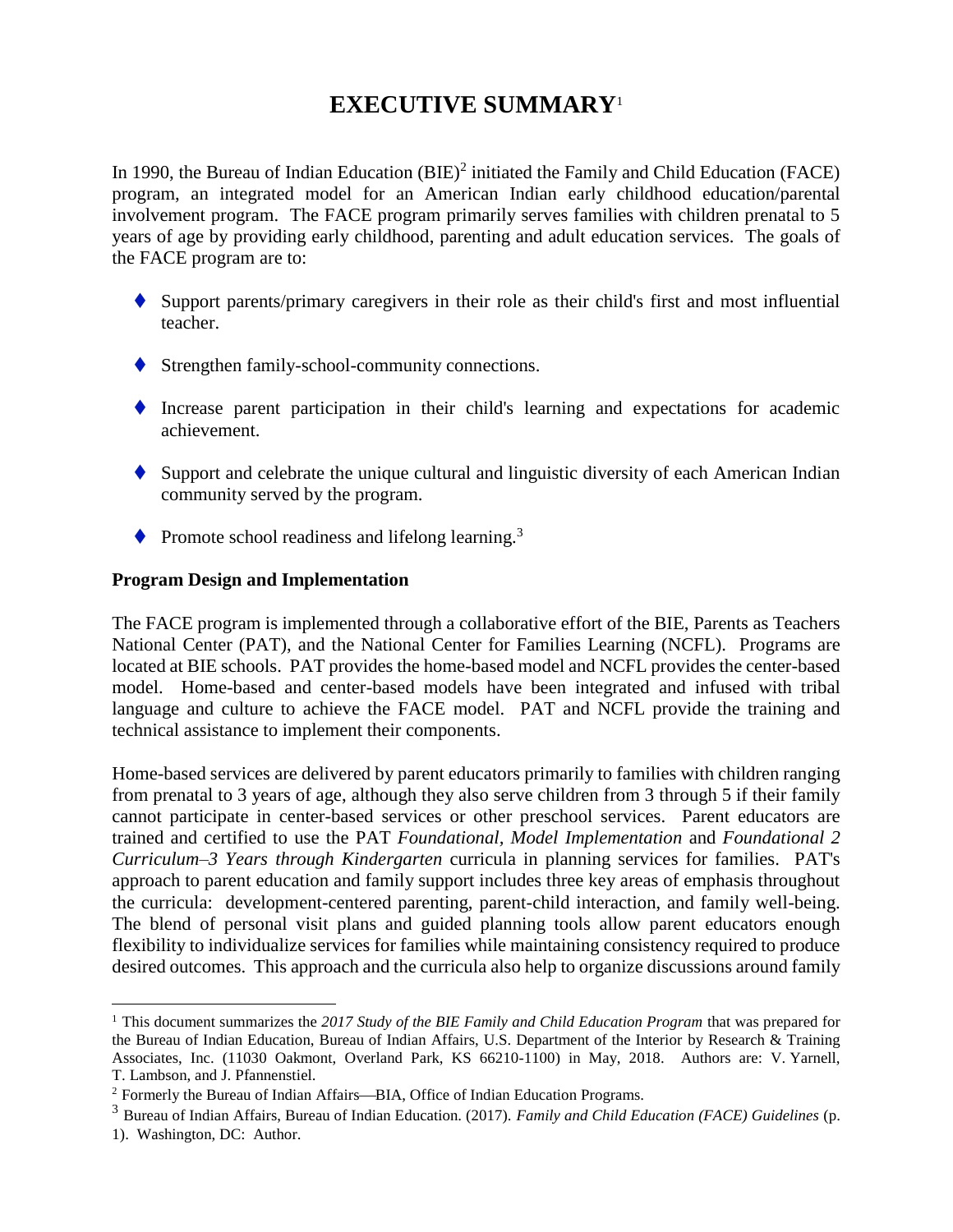well-being, child development, protective factors, and parenting behavior to strengthen the parent educator and family relationships. Services are delivered through weekly or bi-weekly personal visits that are usually 60-90 minutes in duration, monthly FACE Family Circles (Group Connections), periodic screening of overall health and development of the child, and referrals to school and community services.

NCFL provides training and technical assistance for center-based services for 3- to 5-year-old children and their parents. Services are offered four days a week in BIE-funded elementary school facilities using a four-component model based on the comprehensive family literacy model developed by NCFL. The components are adult education, early childhood education (preschool), Parents and Children Together Time® (PACT Time), and Parent Time. Adults can participate in center-based services full-time, part-time or flex-time. Full- and part-time participation includes attendance in adult education as well as PACT Time and Parent Time. Flex-time attendance includes the minimum requirement of at least two hours of parent engagement (in PACT Time and Parent Time) but does not require participation in adult education.

Home- and center-based staffs collaborate to provide comprehensive services to all FACE families and to support family transitions, such as children transitioning to preschool or kindergarten, and adults transitioning to employment or other educational programs. The center-based staff also supports teachers and parents in elementary school classrooms where parents engage in PACT Time with their child.

# **FACE Participation**

 $\overline{a}$ 

During the 27-year history of FACE, the number of schools implementing FACE increased from the initial six programs to 44 programs in PY17. Over time, FACE has been implemented in 63 different schools; 19 programs discontinued for various reasons. FACE has served 48,167 participants, including 25,750 children and 22,417 adults in approximately 20,500 American Indian families. Since the inception of the FACE program, 62% of children and 59% of adults participated in only the home-based component, 21% of children and 20% of adults participated in only the center-based component, and 17% of children and 21% of adults participated in the full FACE model (receiving both home- and center-based services). Of the 20,321 FACE children who received home-based services since the inception of FACE, 22% transitioned into centerbased preschool, comprising 45% of the children who received center-based services.

The positive impacts of the FACE program are evidenced by its longevity. Four of the original six programs still serve families. Over the program's history, 285 participants received FACE services first as a child and then as an adult. The oldest former child participant is now about 31 years of age.

PY17 participants include 2,058 adults and 2,109 children from 1,798 families served at 43 sites (see Table 1).<sup>4</sup> Two-thirds of participants received home-based-only services, 29% participated in center-based-only services and 5% participated in both home- and center-based services in PY17. Of the PY17 center-based children, more than half (53%) had also participated in homebased services sometime during their FACE services.

 $4$  Of the 44 PY17 FACE programs, one program did not submit participation data.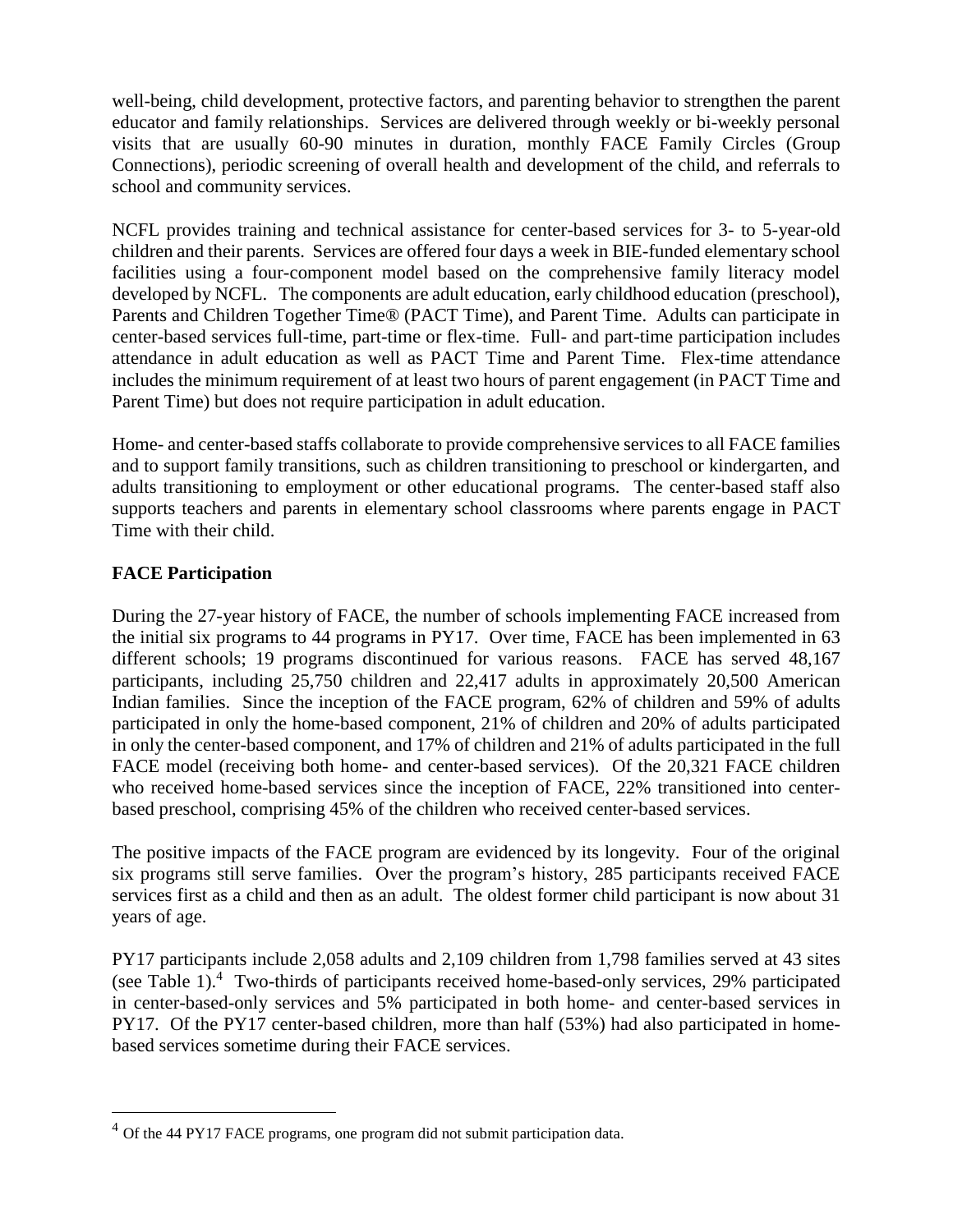|                  | <b>Center-based only</b> |      | <b>Home-based only</b> |      | <b>Both Center- &amp;</b><br><b>Home-based</b> |   | <b>All Services</b> |
|------------------|--------------------------|------|------------------------|------|------------------------------------------------|---|---------------------|
|                  | #                        | $\%$ | #                      | $\%$ | #                                              | % | #                   |
| Adults           | 564                      | 27   | 1,335                  | 65   | 159                                            |   | 2,058               |
| Children         | 634                      | 30   | 1,430                  | 68   | 45                                             |   | 2,109               |
| All Participants | 1,198                    | 29   | 2,765                  | 66   | 204                                            |   | 4,167               |

### **Table 1. Number and Percentage of Participants by FACE Services Received During PY17**

During PY17, 1,475 children and 1,494 adults received home-based services, participating in an average 10 personal visits and four group meetings during the year. Center-based services were provided to 679 children who attended FACE preschools, and 723 adults who participated in at least some of the center-based services (adult education, PACT Time, and Parent Time). A total of 464 adults attended an average 156 hours of adult education, 631 adults participated in an average 43 hours of PACT Time, and 638 adults participated in an average 37 hours of Parent Time.

During each of the past three years, approximately 1,500 adults and 1,500 children have participated int the home-based component.

The adoption of more flexible requirements for adult participation resulted in different types of center-based participation among families beginning in PY15. The number of FACE preschoolers increased from 521 n PY14 to 679 in PY17. The number of center-based adults increased from 619 in PY14 to 723 in PY17.

Of the PY17 center-based adults, 64% participated in adult education, 87% participated in PACT Time and 88% participated in Parent Time. Center-based adult participation varied: 55% participated in the original model (adult education, PACT Time, and Parent Time); 23% attended only PACT Time and Parent Time, and 22% participated in various other combinations of centerbased adult services.

### **Screening and Preventive/Safety Outcomes for FACE Children**

The early prevention and detection of developmental delays and health and dental problems is a critical component of the FACE program. Periodic screenings provide the means for early prevention, detection, and intervention, thereby increasing the chance for normal development for every child.

- $\blacklozenge$  Ninety-two percent of children—including 92% of home-based children and 91% of centerbased children—were screened during PY17, the third consecutive year that at least 90% of FACE children in each component received screening services.
- Complications during pregnancy, labor, or birth were reported for 23% of the children  $(420$ children), similar to recent years. Of these children, 29% were born prematurely. Approximately one-third of children demonstrated special medical concerns at birth, primarily consisting of metabolic problems that caused jaundice and other problems.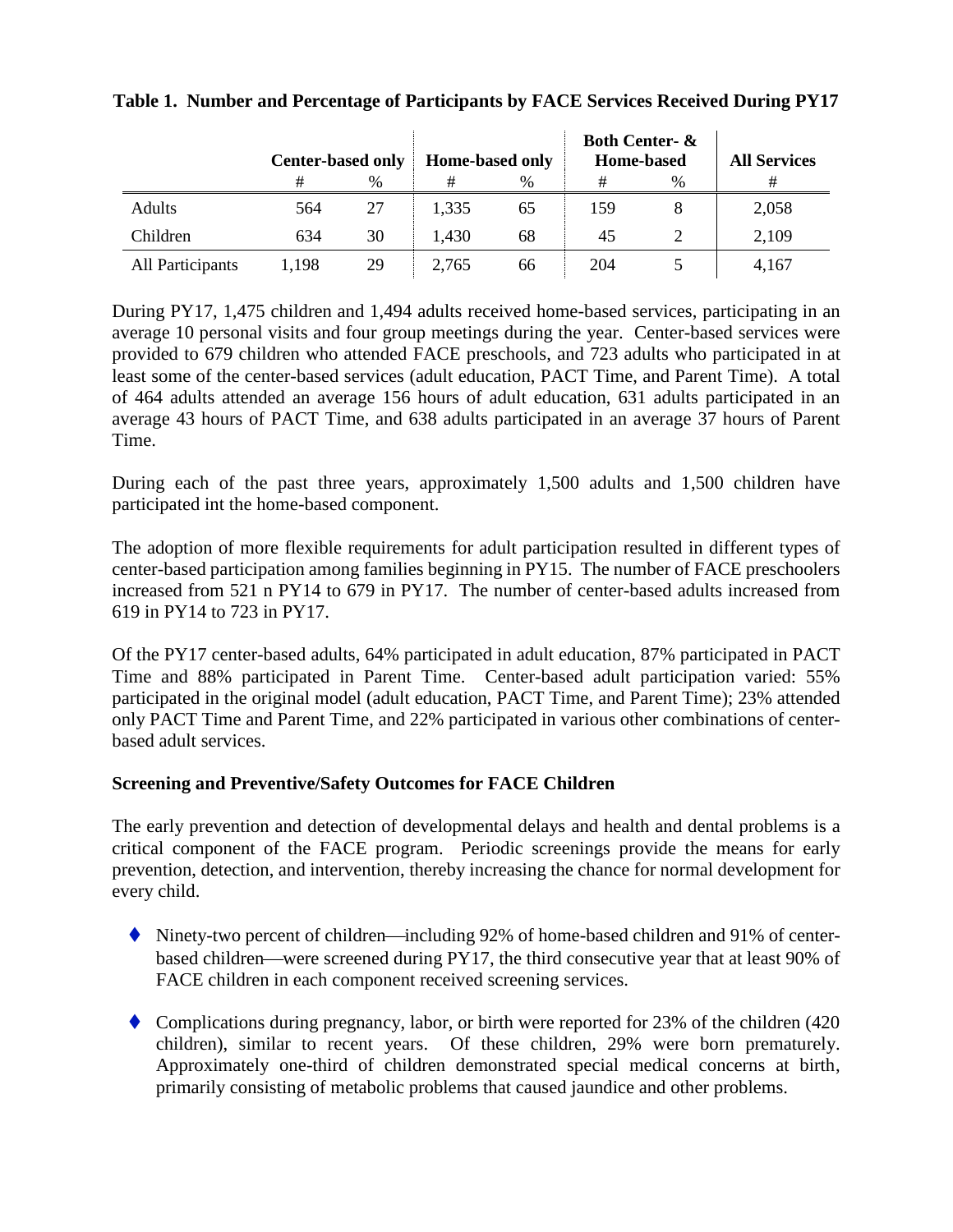- $\blacklozenge$  Parents reported that 156 children were exposed to neurotoxins before birth, an increase from the 108 reported in PY16. Of these children, 53% percent were exposed to nicotine and other toxins found in tobacco products because their mothers smoked during pregnancy; 41% were exposed in utero to illegal drugs taken by their mothers, and 16% were exposed to alcohol during pregnancy.
- ♦ Eight percent of children have ongoing medical conditions. The most frequently reported are respiratory system issues, cardio-vascular system problems and integumentary system conditions.
- Seventeen percent of children older than  $1\frac{1}{2}$  years were diagnosed with dental abnormalities, mostly due to decay of their baby teeth.
- $\blacklozenge$  Nationally, 71.6% of children aged 19-35 months are current with their immunizations.<sup>5</sup> By comparison, 96% of PY17 FACE children in this age group are current with the recommended immunizations.
- ◆ Ninety percent of children are routinely taken to a medical facility for regular check-ups and sick care. Eighty-nine percent of children are within normal weight and height limits for their age. At least 85% of the FACE children are covered by a health insurance plan, a dramatic three-year increase over the percentage in PY14 when only half of the children had medical insurance coverage.
- ◆ Parents reported that 98% of PY17 FACE children use car seats. Appropriate use of car seats for children has been a large focus in FACE parenting education. This focus on safety extends to the use of helmets when biking or skating. For children aged 4 or older, 61% reportedly wear a helmet when engaged in these activities.
- ♦ Of children who were screened, 26% were identified with developmental concerns. Slightly more than half of these children (or 14% of all screened children) were referred for services. At the end of PY17, concerns remained for 9% of screened children, similar to percentages in the previous eight years.
- ◆ Fourteen percent of all screened children (18% of screened center-based children and 12% of screened home-based children) were identified with language/communication concerns, the most frequently identified concern.
- ◆ Five percent of PY17 children had an IEP or IFSP. The most frequently identified type of concern was a speech or language delay, reported for 60% of these children. Of the children who were ready to exit FACE preschool and enter kindergarten, 11% had an IEP/IFSP, a decrease of 4 percentage points compared with the previous year.

<sup>5</sup> [http://www.cdc.gov/mmwr/preview/mmwrhtml/mm6433a1.htm#Tab2](http://www.cdc.gov/mmwr/preview/mmwrhtml/mm6433a1.htm%23Tab2) (Holly A. Hill, MD, PhD; Laurie D. Elam-Evans, PhD; David Yankey, MS, MPH; James A. Singleton, PhD; Maureen Kolasa, MPH. National, State, and Selected Local Area Vaccination Coverage Among Children Aged 19–35 Months — United States, 2014. Morbity and Morbity Weekly Report from Center for Disease Control and Prevention, August 28, 2015 / 64(33);889-896.)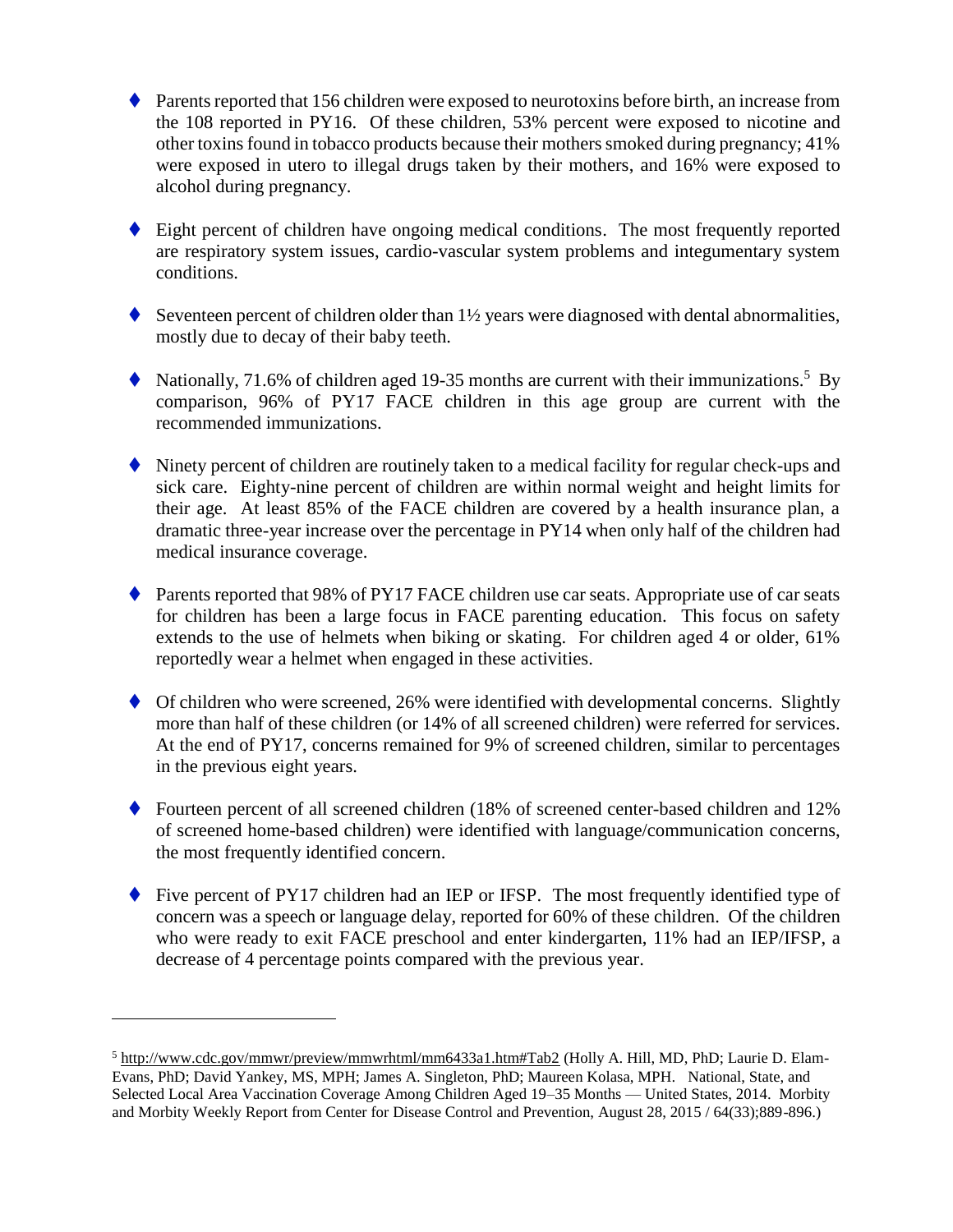## **Cognitive Outcomes for FACE Children**

Center-based staff members and parents are trained to implement a reading strategy that is designed to increase the vocabulary and language comprehension of young children. FACE preschool children are assessed with the *Expressive One-Word Picture Vocabulary Test* (EOWPVT) to measure growth in expressive vocabulary. 6 Teachers administer the assessment in the fall, at midterm, and in the spring. Scores are standardized to a mean of 100 and a standard deviation of 15.

⧫ The average pre-test score for 616 children entering preschool was 95, 5 standard scores lower than the national average of 100 and equivalent to the  $37<sup>th</sup>$  national percentile (see Figure 1).



#### **Figure 1. Average First PY17 EOWPVT Standard Score Overall and Matched Pre-/Post-Scores Overall and by PY17 Testing Cycle**

- ◆ Upon entry to the FACE preschool, average scores ranged from a low of 93 (for children who attended the center-based program midterm-spring), which equates to the  $32<sup>rd</sup>$  national percentile, to 97 (for the children who attended fall-spring), which equates to the  $42<sup>nd</sup>$ national percentile.
- ⧫ FACE preschoolers significantly and meaningfully increased their performance at post-test. Among the 505 children with pre- and post- scores during PY17, the average pre-test score of 96 (equivalent to the 39<sup>th</sup> national percentile) increased to an average post-test score of 104 (equivalent to the  $61<sup>st</sup>$  national percentile and above the national average).
- ◆ Children who attended preschool the entire year and were tested in the fall and spring of PY17 demonstrated the largest gains, with an average increase of eight standard scores, rendering them at the 63<sup>rd</sup> national percentile at the end of the school year. The increase is a significant and meaningful increase. The post-score is four standard scores above the national average.
- ◆ FACE preschoolers with IEPs scored significantly below other preschoolers at pre-test, with a standard score of 86. At post-test, children with IEPs increased their average score to 97,

<sup>&</sup>lt;sup>6</sup> Published by Academic Therapy Publications.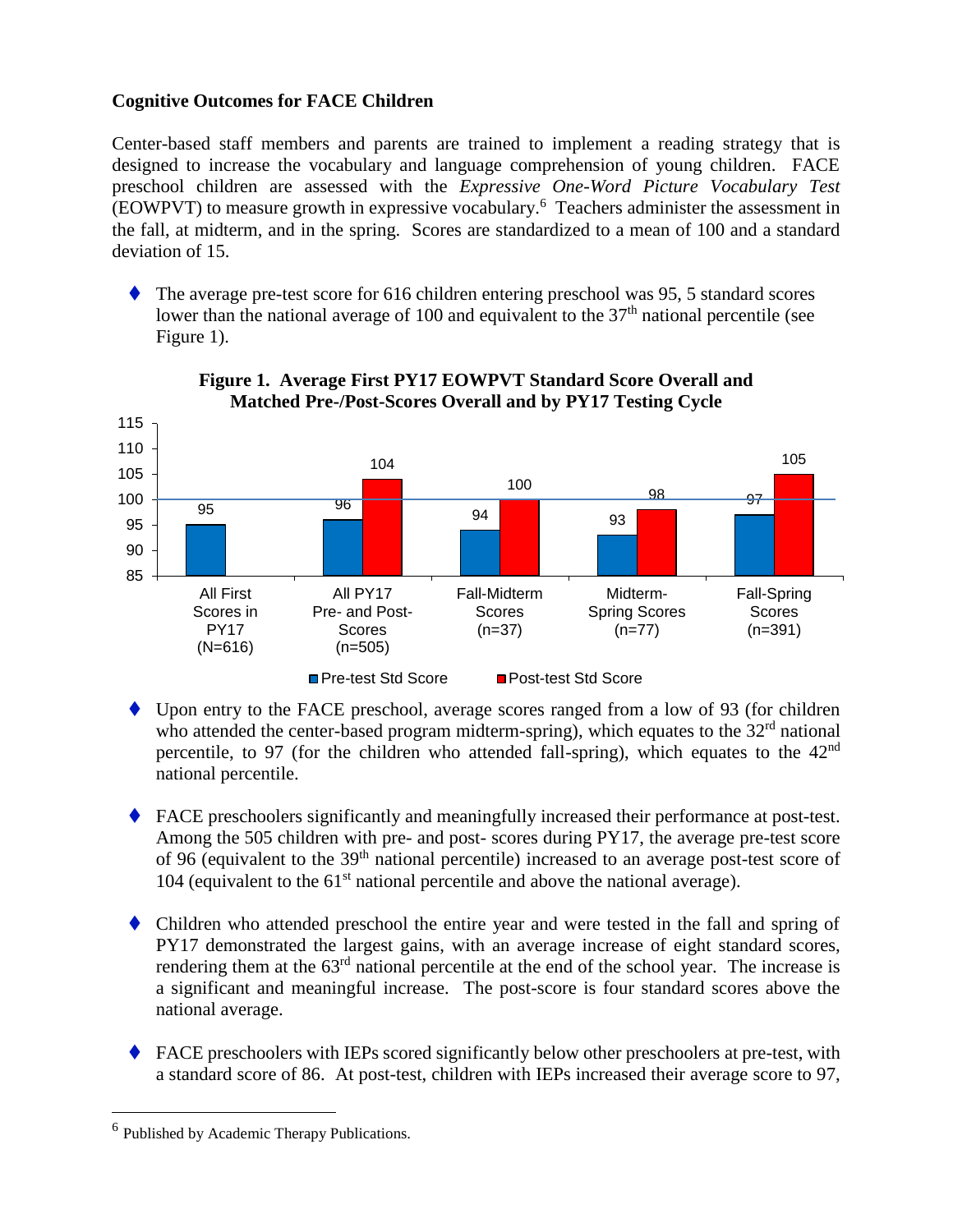a significant and meaningful increase. Although they continued to score significantly lower than other preschoolers (who had average pre-test and post-test scores of 97 and 104, respectively), they made meaningful progress in closing the gap and approaching the national average as preschoolers.

Early childhood teachers also assess developmental progress of FACE preschoolers using Meisels' *Work Sampling System* (*WSS*) for indicators of proficiency in each of eight domains.<sup>7</sup>

- ◆ For each of the eight domains, FACE preschool children demonstrated statistically significant improvement in ratings on every domain for both 3- and 4-year-old children.
- ⧫ For each of the domains, most FACE preschoolers were rated at least *in process-partially proficient.*

Parents believe that FACE has a large impact on the cognitive development of their home- and center-based children.

- ◆ Eighty-one percent of parents believed that FACE participation has a *large* impact on increasing their child's interest in learning.
- ⧫ Approximately three-fourths of parents reported that FACE participation has a *large* impact on increasing their child's interest in reading, increasing their child's verbal/communication skills, increasing their child's self-confidence, and preparing their child for school.
- ⧫ Seventy percent of parents reported a *large* impact on improving their child's ability to get along with other children, while almost 30% reported *somewhat* of an impact.

### **Home Literacy Practices**

- ⧫ Home- and center-based parents reported that FACE participation has a *large* positive impact on their home literacy practices.
- ⧫ Three-fourths of FACE center-based parents read to their 3- to 6-year-old children *daily or almost daily*. This is a considerably higher percentage than parents nationwide. Only 55% of parents nationally read to their 3- to 6-year-old children this frequently (see Figure 2).  $8$

 $7$  WSS domains include personal and social development, language and literacy, language and literacy for English learners, mathematical thinking, scientific thinking, social studies, the arts, and physical development.

<sup>8</sup> Vaden-Kiernan, N., & McManus, J. (2008). *Parents' reports of the school readiness of young children from the National Household Education Surveys Program: 2007* (NCES Publication No. 2008-051, pp. 11-12). Washington, DC: U.S. Department of Education, Institute of Education Sciences.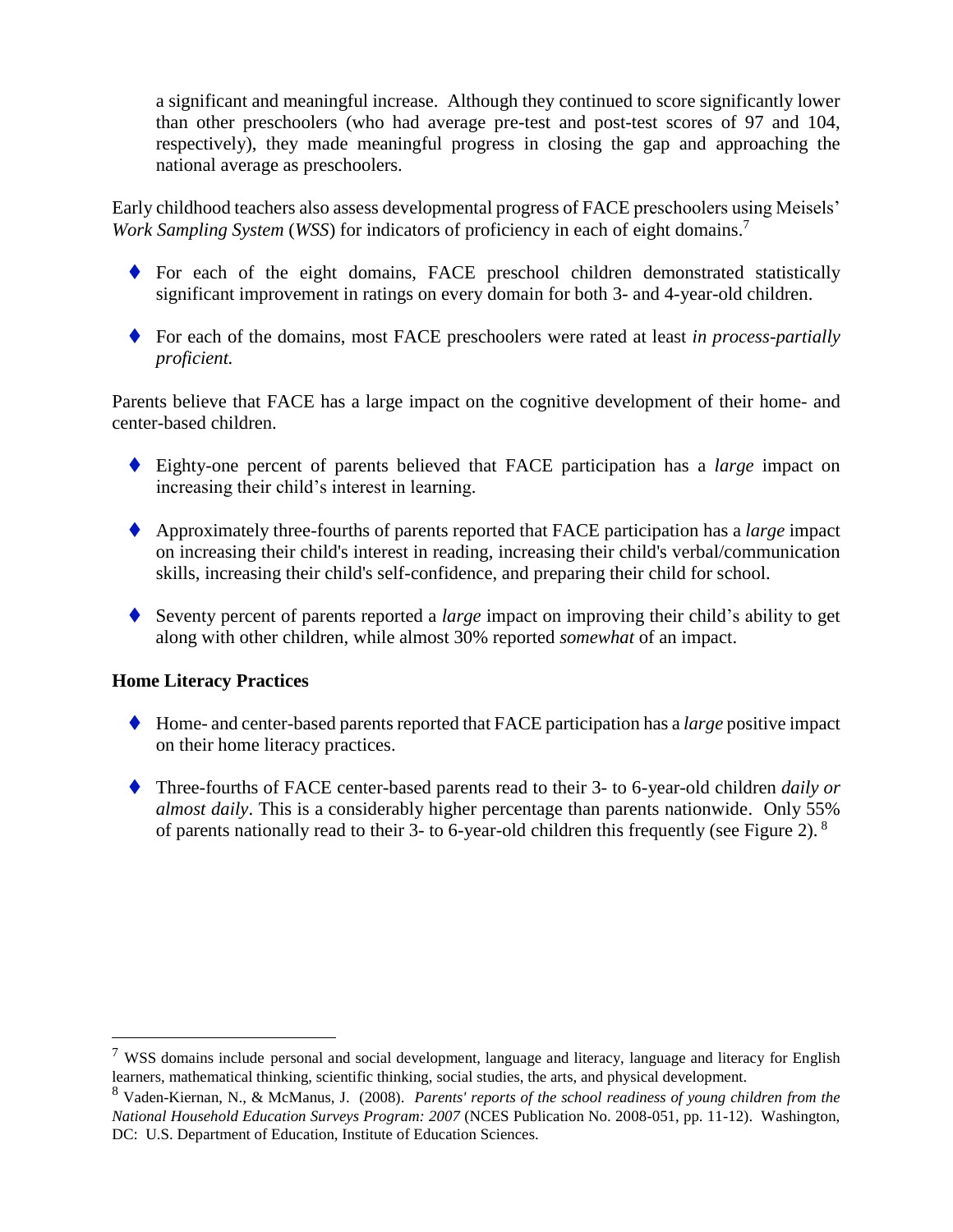



- ⧫ Nationwide, parents who are categorized as similar in economic status to most FACE families read to their children even less frequently. Only 40% of those parents read *daily* to their 3- to 6-year-old children.
- ⧫ The number of children's books in the home reported at the time of initial enrollment increased significantly by the end of PY17. The percentage of households with 31-50 books increased from 18% to 25%, and households with more than 50 children's books increased from 18% to 32% at the end of PY17. Thirty-nine percent of FACE households had 20 or fewer children's books initially, but by the end of PY17 that percentage had decreased to 20%.

#### **Parent Involvement in Children's Education**

 $\overline{a}$ 

The FACE program's focus on increasing parent involvement in children's education is supported by a long history of research which indicates that a parent's involvement in their child's school increases literacy achievement—and matters most for children at greatest risk*.* The involvement of PY17 FACE parents in the education of their K-2<sup>nd</sup> grade children is compared with national involvement. 9 See Figure 3.



#### **Figure 3. Percentage of FACE Parents of K-2nd Grade Children and a National Comparison Group of Parents Reporting Involvement in Their Child's Education**

<sup>9</sup> National Household Education Surveys Program. First Look. (2016). Parent and family involvement in education. p. 8. Retrieved March ed 29, 2017 from: https://nces.ed.gov/pubs2017/2017102.pdf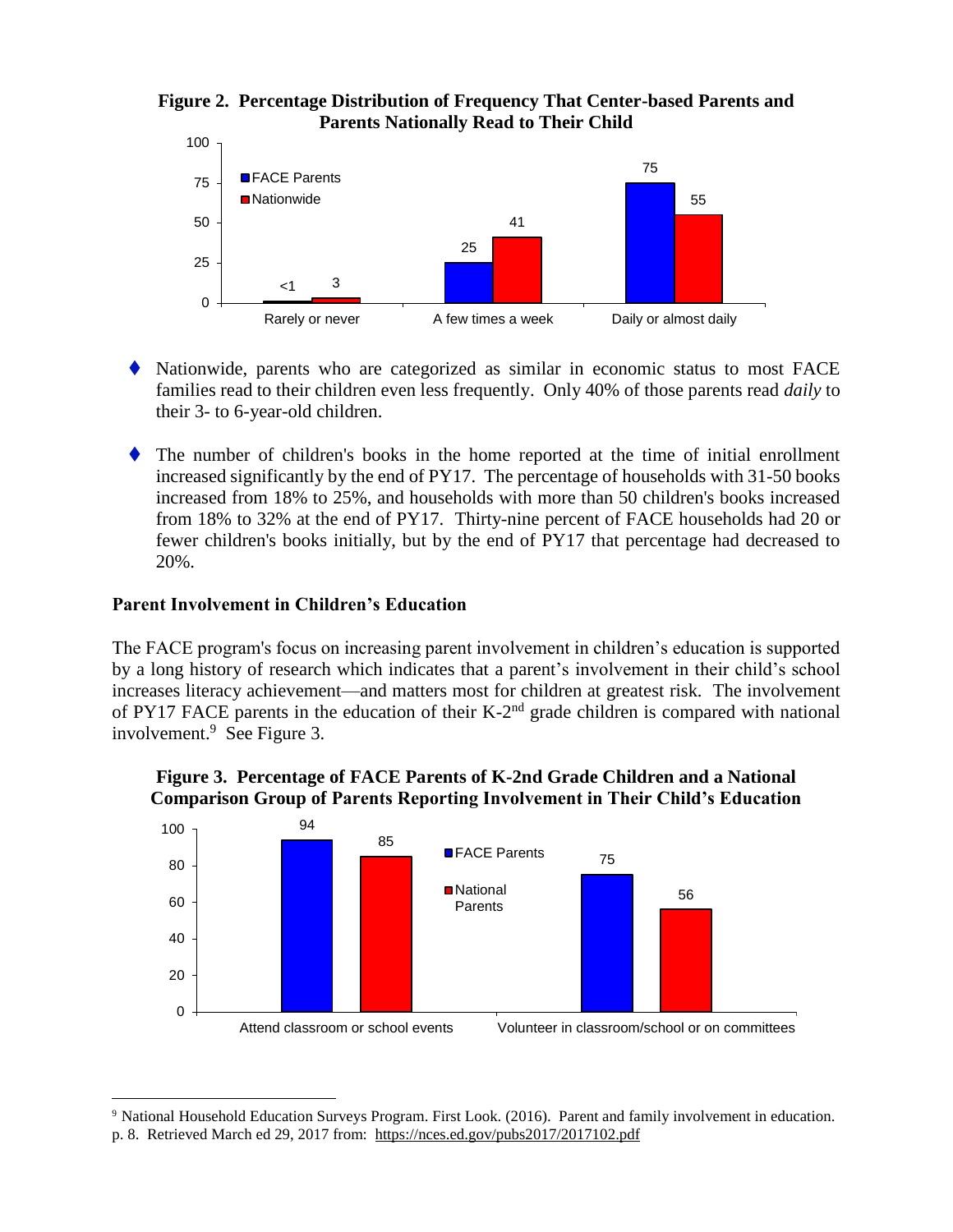- $\blacklozenge$  Most FACE parents with K-2<sup>nd</sup> grade children attend classroom or school events (94%), compared with a lower percentage of parents nationally (85%).
- ◆ Three-fourths of PY17 FACE parents volunteer in the classroom or school or participate on school committees; 56% of parents nationally do so.

#### **Outcomes for FACE Adults**

The FACE program encourages home- and center-based adults to set explicit goals for themselves to help guide their participation in FACE. Eighty-nine percent of PY17 adults set goals related to one or more areas of parent/family/community, their child and self-improvement; slightly more than 90% completed at least one goal.

Adults most frequently set goals to improve parenting skills and to understand child development—each set by about two-thirds of adults and completed by approximately 85% of these adults. This is consistent among both home- and center-based adults. Other goals varied dependent upon the services in which adults participated and the age of their child.

At least 94% of home- and center-based parents reported that FACE impacts their parenting skills *somewhat* or *a lot* in all areas that are measured. More than 70% of all parents believed FACE participation helped them *a lot* on all measures of impact.

- ⧫ Slightly more than 80% of parents indicated that FACE helped them *a lot* to increase the amount of time they spend with their child. A significantly greater 85% of home-based-only parents reported this degree of impact compared with 76% of center-based-only parents.
- ◆ Significantly more home-based-only parents reported that FACE helped them *a lot* to become a better parent (80%) than did center-based-only parents (66%) and to increase their understanding of child development (80% vs. 71% of center-based-only parents).
- ⧫ Eighty percent of parents indicated that FACE helped them *a lot* in becoming more involved in their child's education. Almost 75% of parents reported that FACE helped them *a lot* in learning how to encourage their child's interest in reading and in increasing their ability to speak up for their child.

The academic achievement of adults is an important focus for the center-based component of FACE. In FACE adult education, teachers assess academic achievement with the *Comprehensive Adult Student Assessment System* (CASAS).

- ⧫ Thirty percent of FACE adults with matched scores in reading scored at beginning reading levels (*pre-beginning*/*beginning literacy* or *beginning/intermediate basic skills)* at pre-test; 32% scored at the *advanced basic skills* level and 39% scored at the highest two levels (*adult secondary* or *advanced adult secondary*). At post-test, 50% scored at the highest two levels.
- ⧫ Fifty-one percent of adults with matched scores in mathematics scored at the *pre-beginning* to *intermediate basic skills* in math, decreasing to 48% at post-test. Forty-nine percent were assessed at the *advanced basic skill* level or higher at pre-test; 52% scored at that level or higher at post-test.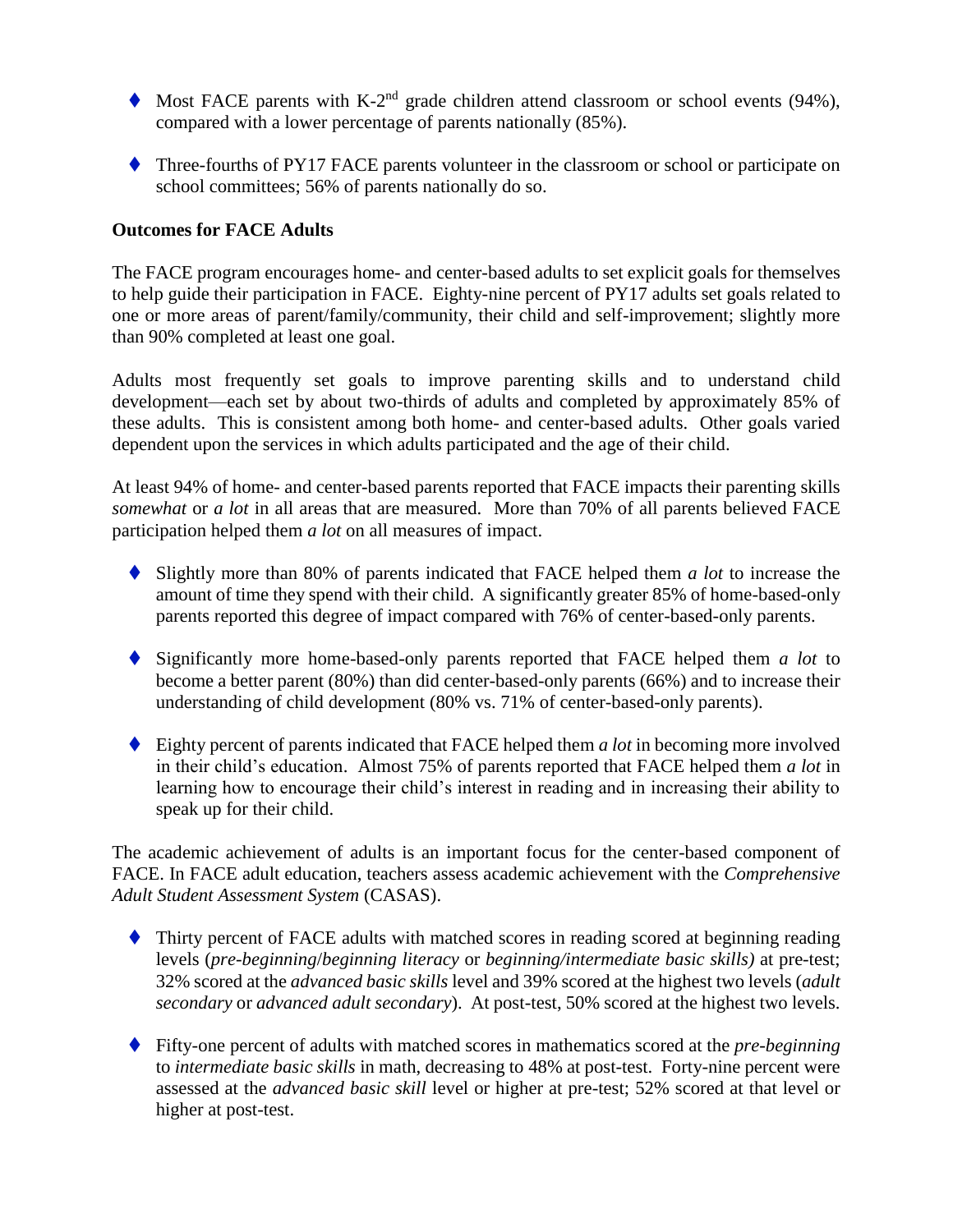- ◆ Sixty-five percent of adults demonstrated reading gains and 69% demonstrated gains in mathematics. Twenty-nine percent of adults increased their reading score at least one level, and 33% advanced at least one level in mathematics.
- ◆ At five programs, teachers assessed academic achievement using the *Test of Adult Basic Education* (TABE). All ten adults with pre- and post-reading and mathematics scores demonstrated statistically significant gains.
- ♦ Seventy-six percent of center-based adults reported improved academic skills for personal growth; 43% reported that they were helped *a lot* in this area*.* Fifty-five percent reported improved academic skills for advanced education; 27% reported that they were helped *a lot.*
- ♦ Of respondents in center-based adult education, 83% reported they improved their academic skills for purposes of their own personal growth. Sixty-eight percent reported they improved their academic skills so they can attend college or get a more advanced education.
- ⧫ FACE staff reported that 50 adults completed their GED or high school diploma requirements during PY17. Since the inception of FACE, approximately 1,520 FACE adults have obtained their GED or high school diploma.
- ◆ FACE's promotion of life-long learning is demonstrated by 100 home-based adults and 78 center-based adults who attended college or vocational courses during the year. Fifty-five percent of the PY17 adults who reported they planned to discontinue FACE participation at the end of the year also planned to enroll in college or technical school after leaving the FACE program.
- ◆ During PY17, 406 adults became employed; two-thirds were home-based adults and onethird were center-based adults. Throughout the history of FACE, approximately 7,050 adults gained employment during their FACE participation.
- ♦ Some FACE participants earn the required credentials to become employed in FACE. Onethird of FACE staff members were formerly participants in FACE.
- ◆ As a result of FACE participation, most FACE most adults reported feeling better about themselves, having more self-direction and self-discipline, having increased frequency of interactions with other adults, and gaining improved communication skills (83-92%).
- ◆ Slightly more than 70% of FACE adults reported that FACE participation helped improve their physical fitness. The opportunity to make the greatest impact resides in the centerbased component, and a significantly higher percentage of center-based-only adults reported a high degree of impact on their physical fitness.
- ◆ English language literacy and American Indian language literacy are each an important focus of the FACE program. Approximately 96% of FACE adults believe they are competent in English. At least 80% of adults reported that they speak, read, write and understand someone speaking English *very well* and approximately 20% do so *pretty well*. The most frequent rating of FACE adults for all areas of American Indian language literacy was *not very well*. Approximately 40% of FACE adults rated that they do *not very well* speak, read, and write their American Indian language.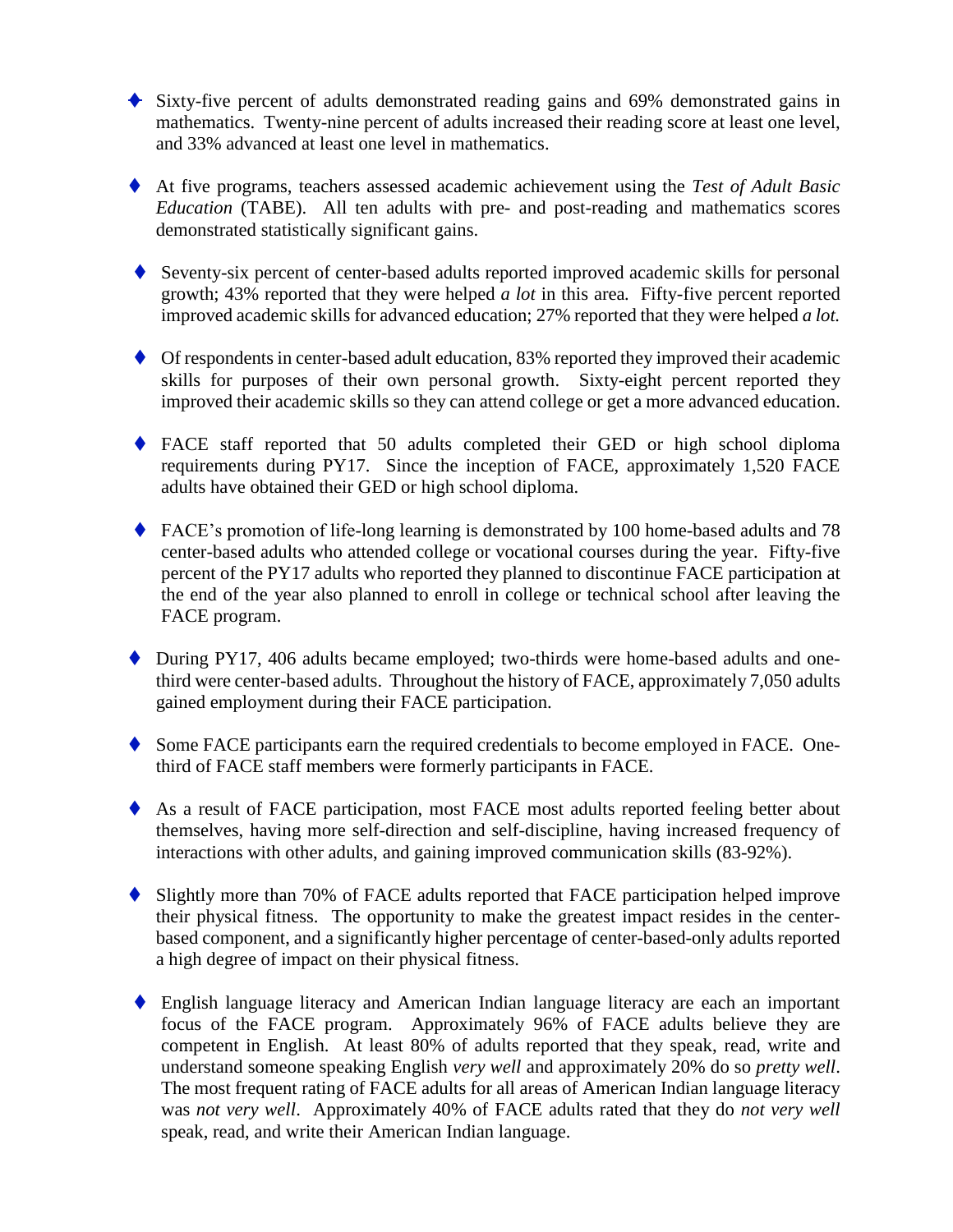#### **Integration of American Indian Language and Culture**

The FACE program supports and celebrates the culture and language of the FACE communities. Over time, tribal members have obtained the qualifications to predominantly staff the FACE programs. American Indian language and culture are infused throughout the FACE program.

- ◆ The FACE program prioritizes the hiring of tribal and community members. Eighty-five percent of all PY17 FACE staff positions were held by American Indians. Ninety-six percent of parent educators, 79% of coordinators, 72% of adult education teachers, 76% of early childhood teachers, and 92% of early childhood co-teachers are American Indian.
- ♦ At least 87% of FACE programs reported that language and/or cultural traditions and values were integrated *sometimes* or more frequently in each of the FACE components.
- ⧫ All programs integrated language and culture in preschool, and for each of the other components, only one to five programs reported that they *never* or *almost never* integrated language and culture.
- $\bullet$  In the 34 FACE schools that have a culture teacher, the teacher assisted the FACE staff in efforts to integrate native language and culture. The culture teacher provided classroom instruction for FACE preschoolers in 19 of the programs and for FACE adults in 15 schools.
- ⧫ A goal of the FACE program is to *support and celebrate the unique cultural and linguistic diversity of each American Indian community served by the program*. At the end of the year, adults rated the FACE program on its impact in helping them increase their usage of their Native language. Adults reported that increased cultural awareness is an outcome of FACE. Sixty-eight percent of adults indicated that participation in FACE helped increase their use of their American Indian language; the average rating is 2.0 (*somewhat*). <sup>10</sup>
- ◆ At the end of the year, parents also rated the frequency with which they talk, read or tell stories to their child in their Native language. Forty-four percent of parents reported that they talk, read or tell stories to their child *almost daily* or *daily or several times a day.*  Fourteen percent of parents reported that they engage with their child using their American Indian language *once or twice a week.* Forty-two percent of parents talk, read or tell stories to their child using their American Indian language *a few times a month* or *never or almost never*.

Each year, the FACE program demonstrates renewed efforts to support participants in acquiring skill in their native language and knowledge of their local culture. These efforts are distinctively part of the FACE program.

<sup>10</sup> Averages are calculated on a 3-point scale, where 1=*No*, 2=*Yes, somewhat* and 3=*Yes, a lot*.